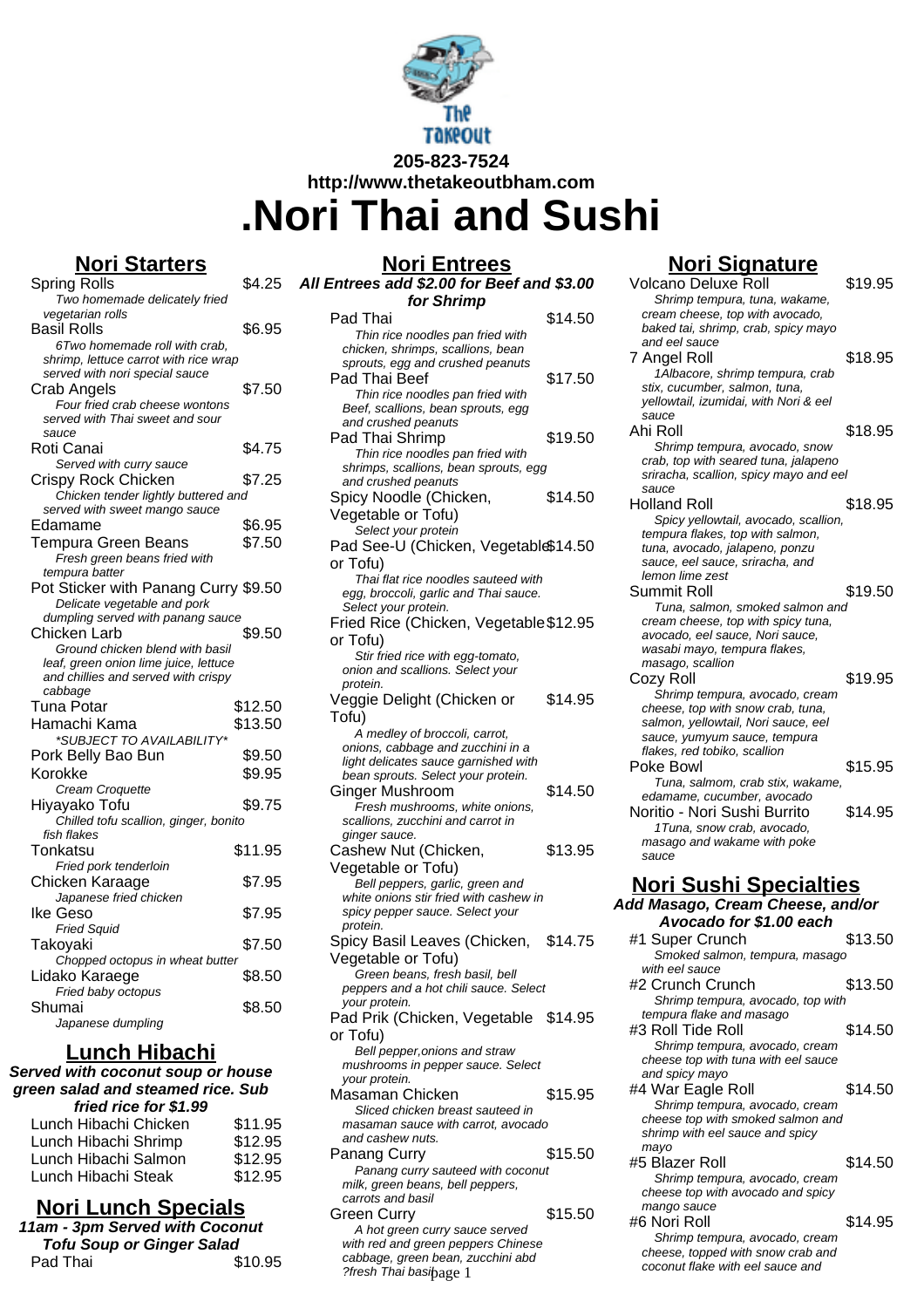| Veggie Delight (Chicken)                                                 | \$10.50 |
|--------------------------------------------------------------------------|---------|
| Veggie Delight (Tofu)                                                    | \$10.50 |
| Pad Prik Chicken                                                         | \$10.50 |
| Big slices of chicken with red and                                       |         |
| green bell pepper onion garlic and                                       |         |
| straw mushroom in spicy hot pepper                                       |         |
| sauce                                                                    |         |
| Spicy Beef Salad                                                         | \$11.50 |
| Char-grilled marinate strips of beef,                                    |         |
| red onion cucumber in a spicy sour                                       |         |
| sauce with romaine lettuce                                               |         |
| Masaman Chicken                                                          | \$11.50 |
| Sliced chicken breast sauteed in                                         |         |
| rich Thai masaman sauce, with                                            |         |
| carrot, avocado and cashew nut                                           |         |
| Panang Curry                                                             | \$10.95 |
| Panang curry sauteed with coconut                                        |         |
| milk, green beans red and green bell                                     |         |
| pepper, carrot and fresh basil                                           |         |
| Spicy Beef Noodles                                                       | \$10.95 |
| Rice noodles stir fried with lean                                        |         |
| sliced beef, broccoli, tomato green                                      |         |
| beans, onions and Thai basil in our                                      |         |
| spicy house sauce<br><b>Cashew Nut Chicken</b>                           |         |
|                                                                          | \$10.95 |
| Green bell pepper, garlic and<br>onions stir fried with cashew nuts in a |         |
| spicy pepper sauce                                                       |         |
| Roasted Duck with Red Curry\$12.50                                       |         |
| Roasted duck sauteed with                                                |         |
| pineapple, fresh tomatoes, bell                                          |         |
| peppers in spicy red curry sauce                                         |         |
| Nori Catfish                                                             | \$11.50 |
| 2 boneless catfish fillet, fried tender                                  |         |
| and served with a Thai ginger soy                                        |         |
| sauce                                                                    |         |
| #1 Shrimp Tempura and                                                    | \$13.95 |
| California Roll Lunch Sushi                                              |         |
| Combo                                                                    |         |
| #2 Super Crunch and Spicy                                                | \$13.95 |
| Tuna Lunch Sushi Combo                                                   |         |
|                                                                          |         |
| #3 Eel Avocado and Salmon \$13.95                                        |         |
| Roll Lunch Sushi Combo                                                   |         |
| Nori Soup                                                                |         |

| \$7.50 |
|--------|
| \$7.50 |
| \$7.50 |
| \$8.50 |
| \$5.50 |
|        |

## **Nori Green**

| Green Salad                         | \$4.25  |
|-------------------------------------|---------|
| Mixed green salad served with nori  |         |
| ginger dressing                     |         |
| Seaweed Salad                       | \$6.50  |
| Sunomono                            | \$6.95  |
| Crab, cucumber salad                |         |
| Tako Sunomono                       | \$7.50  |
| Octopus salad                       |         |
| Ahi Tuna Tataki Salad               | \$13.95 |
| 1 Tuna tataki with green apple,     |         |
| cucumber, lettuce, tomato, raisins  |         |
| served with ponzu vinaigrette       |         |
| Grilled Chicken Salad               | \$11.95 |
| Grilled chicken breast mixed with   |         |
| green salad served with nori ginger |         |
| vinaigrette                         |         |
| Spicy Beef Salad                    | \$12.95 |
| Grilled beef, tomato, red onion,    |         |
| cucumber, lettuce with spicy Thai   |         |
| dressing                            |         |
| Gado-Gado Salad                     | \$11.95 |
| Steam tofu, cabbage and green       |         |
| bean, with green salad and served   |         |
| with spicy peanut sauce and bean    |         |
| sprout                              |         |
|                                     |         |

| Thai Emerald Chicken<br>Golden fried chicken, stir fried with                         | \$15.95 |
|---------------------------------------------------------------------------------------|---------|
| onion, bell peppers with sweet spicy<br>thai sauce                                    |         |
| Nori Catfish                                                                          | \$20.50 |
| 3 boneless catfish fillet, fried tender<br>and served with a Thai ginger soy<br>sauce |         |
| Three Flavor Fish                                                                     | \$25.95 |
| Red snapper fillet. fried tender and                                                  |         |
| served with ground chicken, shrimp,                                                   |         |
| in Nori special sauce<br>Nom Tok Beef                                                 | \$20.95 |
| Grilled beef in a spicy mixture,                                                      |         |
| basil leaves, rice powder and red                                                     |         |
| onion with fresh cabbage                                                              |         |
| Roasted Garlic Shrimp and                                                             | \$26.95 |
| <b>Scallops</b>                                                                       |         |
| A spicy chilli, roasted garlic and                                                    |         |
| scallion sauce with fresh asparagus                                                   |         |
| over fresh shrimp and scallop                                                         |         |
| Ka Proud Lamb                                                                         | \$28.95 |
| Fresh lamb rack split into chops<br>char-grilled and seasoned with a                  |         |
| basil mushrooms and bell peppers                                                      |         |
|                                                                                       |         |
| <u> Nori Specialties</u>                                                              |         |
| Hibachi Chicken                                                                       | \$16.95 |
| Hibachi Shrimp                                                                        | \$20.95 |
| Hibachi Vegetable                                                                     | \$15.95 |
| Hibachi Tofu                                                                          | \$15.95 |
| <b>Hibachi Steak</b>                                                                  | \$20.95 |
| Hibachi Salmon                                                                        | \$20.95 |
| Unagi Don                                                                             | \$20.95 |
| <b>BBQ</b> eel rice bowl                                                              |         |
| Chirashi Don                                                                          | \$21.95 |
| Scattered fish rice bowl                                                              |         |
| Tekka Don                                                                             | \$18.95 |
| Marinated tuna rice bowl                                                              |         |
| Yakiniku Don<br>Yakiniku steak rice bowl                                              | \$14.50 |
| Gyudon                                                                                | \$13.95 |
| Marinated beef rice bowl                                                              |         |
| Tonkotsu Ramen Bowl                                                                   | \$13.95 |
| Spicy Miso Ramen Bowl                                                                 | \$13.95 |
| Tom Yum Noodles Bowl                                                                  | \$13.95 |
| Ayam Penyet                                                                           | \$14.95 |
| Smashed fried chicken with hot                                                        |         |
| chili sauce                                                                           |         |
| Sate Kambing                                                                          | \$18.95 |
| Lamb Satay                                                                            |         |
| Ikan Balado                                                                           | \$29.95 |
| Fried whole red snapper with                                                          |         |
| Indonesian hot chili sauce<br><b>Beef Rendang</b>                                     | \$18.95 |
| Indonesian beef stew                                                                  |         |
|                                                                                       |         |

### **Kids Menu**

#### **Served with Steamed Rice or French Fries**

| Kids: Fried Shrimp Temura   | \$7.95 |
|-----------------------------|--------|
| Kids: Fried Chicken Tempura | \$7.95 |

### **Dessert**

| Cheese Cake Tempura       | \$7.95 |
|---------------------------|--------|
| <b>Black Rice Pudding</b> | \$8.95 |

## **Hibachi Side Order:**

| Hibachi Side: Chicken    | \$5.95 |
|--------------------------|--------|
| Hibachi Side: Shrimp     | \$8.95 |
| Hibachi Side: Tofu       | \$5.95 |
| Hibachi Side: NY Strip   | \$9.95 |
| Hibachi Side: Vegetable  | \$5.95 |
| Hibachi Side: Fried Rice | \$4.95 |
|                          |        |

## **Extra Nori Sauces**

| <b>Extra Nori Special Sauce</b> | \$0.50 |
|---------------------------------|--------|
| Extra Eel Saugeage 2            | \$0.50 |

| spicy mayo<br>#7 Nori Crispy Spicy Tuna<br>Crispy rice cake, spicy tuna,                                                          | \$14.50 |
|-----------------------------------------------------------------------------------------------------------------------------------|---------|
| avocado, jalapeno with eel sauce<br>#8 Big Steak Nori Roll<br>(American favourite burger roll)<br>Steak, bacon, onion ring, white | \$15.95 |
| cheese, jalapeno, deep fried with                                                                                                 |         |
| spicy mayo<br>#9 Crab Angel Roll                                                                                                  | \$15.95 |
| Snow crab, cream cheese, deep<br>fried with eel sauce and spicy mayo<br>#10 Godzilla Roll                                         | \$15.95 |
| Shrimp, crab stick, eel, avocado,<br>cream cheese, cucumber, deep fried                                                           |         |
| with eel sauce and spicy mango                                                                                                    |         |
| sauce<br>#11 Rock and Roll<br>Eel, avocado, cream cheese top                                                                      | \$14.95 |
| with smoke salmon with eel sauce<br>#12 Sweet Heart Roll<br>Smoked salmon, eel, crab deep                                         | \$14.50 |
| fried with wasabi mayo and eel sauce                                                                                              |         |
| #13 Hawaii Roll                                                                                                                   | \$15.50 |
| Salmon, Tuna, Mango top with<br>avocado and shrimp with spicy<br>mango and eel sauce                                              |         |
| #14 Amazon Roll<br>Tempura crab, cream cheese top                                                                                 | \$15.50 |
| with avocado with eel sauce                                                                                                       |         |
| #15 Super Crunch Deluxe                                                                                                           | \$15.50 |
| Tempura flake, masago top with<br>smoked salmon, avocado and shrimp                                                               |         |
| with eel sauce                                                                                                                    |         |
| #16 Crazy Cajun Roll                                                                                                              | \$18.95 |
| Spicy crawfish, cream cheese,<br>avocado, jalapeno, deep fried top                                                                |         |
| with eel sauce, sriracha & tobiko                                                                                                 |         |
| #17 Naruto Roll                                                                                                                   | \$15.50 |
| Salmon, avocado, crab, masago,<br>ponzu sauce, scallion, wrapped with                                                             |         |
| cucumber                                                                                                                          |         |
|                                                                                                                                   |         |
| #18 Double Trouble                                                                                                                | \$18.50 |
| Spicy salmon, tempura flakes,                                                                                                     |         |
| avocado, scallion, top with seared<br>salmon, Japanese mayo, sriracha,                                                            |         |
| ikura                                                                                                                             |         |
| #19 Miami Heat                                                                                                                    | \$15.50 |
| Spicy tuna, jalapeno, crab stick,<br>cream cheese, deep fried top with                                                            |         |
| Nori & eel sauce                                                                                                                  |         |
| #20 Mr Krabby                                                                                                                     | \$17.95 |
| Soft shell crab, cream cheese,<br>avocado top with spicy crab, eel                                                                |         |
| sauce                                                                                                                             |         |
| #21 Moana Roll                                                                                                                    | \$13.95 |
| Salmon, crab, cream cheese,<br>avocado, deep fried top with eel                                                                   |         |
| sauce, spicy mayo & spicy sauce on                                                                                                |         |
| the side                                                                                                                          | \$13.95 |
| #22 El Coyote<br>Spicy tuna, tempura flakes,                                                                                      |         |
| cucumber, jalapeno, scallion, top with                                                                                            |         |
| tuna, salmon, sriracha, eel sauce,<br>lemon zest, tobiko                                                                          |         |
| #23 Summer Roll                                                                                                                   | \$12.95 |
| Shrimp Tempura, crab tempura,                                                                                                     |         |
| avocado inside, wrapped with soy<br>paper & spicy mayo on top                                                                     |         |
| #24 Mango Roll                                                                                                                    | \$17.95 |
| Shrimp tempura, snow crab,                                                                                                        |         |
| mango, cucumber top with shrimp,<br>avocado, with Nori & eel sauce                                                                |         |
| #25 Summer Road Trip                                                                                                              | \$15.50 |
| Tuna, crab, mango, cucumber, top<br>with salmon, orange, ponzu sauce,                                                             |         |
| eel sauce, sriracha & scallion                                                                                                    |         |
| #26 Super Tuna Crunch                                                                                                             | \$15.95 |
| Spicy tuna, tempura flakes,<br>scallion, avocado, top with tuna,                                                                  |         |
| spicy mayo & eel sauce                                                                                                            |         |
| #27 Thai Lilies Roll<br>Shrimp tempura, cucumber, top                                                                             | \$14.95 |